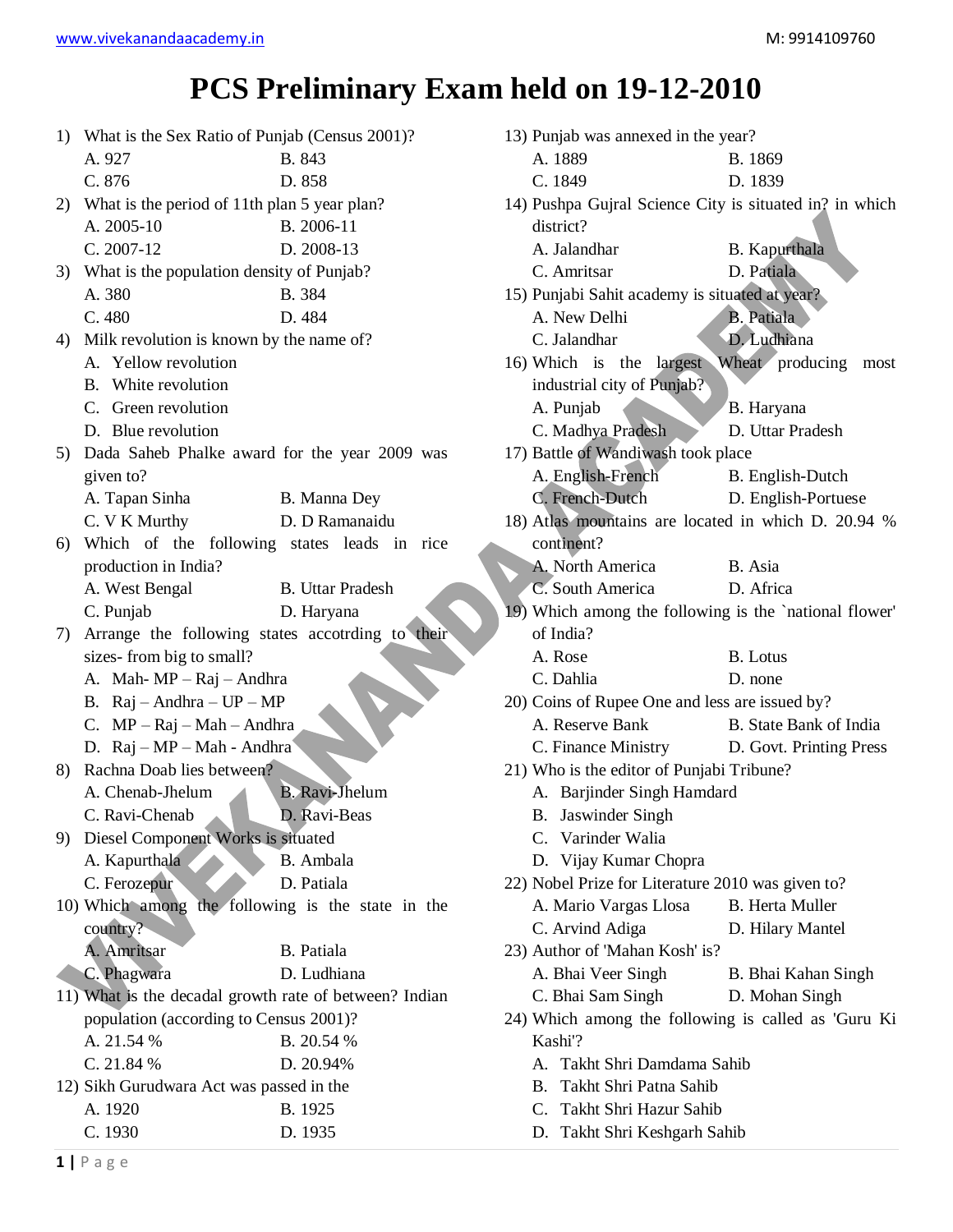| <u>www.vivenananaaddachiy.iii</u>                       |                        |  |  |  |
|---------------------------------------------------------|------------------------|--|--|--|
| 25) Guru Granth Sahib was accorded the status of 'Guru' |                        |  |  |  |
| in the year?                                            |                        |  |  |  |
| A. 1664                                                 | B. 1699                |  |  |  |
| C. 1704                                                 | D. 1708                |  |  |  |
| 26) Which Sikh guru introduced the Masand system?       |                        |  |  |  |
| A. Guru Nanak Dev ji B. Guru Angad Dev ji               |                        |  |  |  |
| C. Guru Amar Das ji D. Guru Arjan Dev ji                |                        |  |  |  |
| 27) Who among the following is called `First Saint' of  |                        |  |  |  |
| Punjab?                                                 |                        |  |  |  |
| A. Bulle Shah                                           | <b>B.</b> Sheikh Farid |  |  |  |
| C. Sant Tukaram                                         | D. BabaNamdev          |  |  |  |
| 28) Indian Punjabi is written in which script?          |                        |  |  |  |
| A. Devnagari                                            | B. Shahmukhi           |  |  |  |
| C. Gurmukhi                                             | D. None of these       |  |  |  |
| 29) Zafarnama was written by?                           |                        |  |  |  |
| A. Guru Angad Dev ji                                    | B. Guru Gobind Singh   |  |  |  |
| $\overline{\mathbf{u}}$                                 |                        |  |  |  |
| C. Guru Tegh Bahadur ji D. Guru Arjan Dev ji            |                        |  |  |  |
| 30) Who laid the foundation stone of Sri Harmandir      |                        |  |  |  |
| Sahib at Amritsar?                                      |                        |  |  |  |
| A. Guru Nanak Dev ji                                    | B. Mian Mir            |  |  |  |
| C. Guru Gobind Singh ji                                 | D. Sheikh Farid        |  |  |  |
| 31) United Nations day is on?                           |                        |  |  |  |
| A. 12 Oct                                               | <b>B.</b> 18 Dec       |  |  |  |
| C. 26 Sep                                               | D. 24 Oct              |  |  |  |
| 32) Which dialect of Punjabi is called as Taksali       |                        |  |  |  |
| Punjabi'?                                               |                        |  |  |  |
| A. Majhi                                                | B. Doabi               |  |  |  |
| C. Malwai                                               | D. Poadhi              |  |  |  |
| 33) Contribution of agriculture to Indian economy is?   |                        |  |  |  |
| A. 50 - 60 %                                            | $B.30 - 40%$           |  |  |  |
| $C. 25 - 35 %$                                          | D. $10 - 20%$          |  |  |  |
| 34) Who amongst the following is famous for giving '14  |                        |  |  |  |
| points'?                                                |                        |  |  |  |
| 11.11                                                   | $T = 1$ 11371          |  |  |  |

poin A. Motilal Nehru B. Jawaharlal Nehru C. Lala Lajpat Rai D. M A Jinnah 35) Who is the author of book 'We'? A. MS Golwalkar B. KB Hedgewar C. Swami Vivekananda D. Mahatma Gandhi 36) World Environment Day is on? A. 5th march B. 5th June C. 8th april D. 15 sep 37) Goitre is caused due to the deficiency of? A. Vitamin D B. Iron

- C. Iodine D. Calcium
- 38) Terms 'Fixed float' and 'free float' are related to? A. Issuing new currency
- C. Taking loan against currency
- D. All of the above
- 39) Normal blriod pressure of a being is?
	- A. 100-60 B. 120-80
	- C. 140-100 D. 150-110
- 40) Which of the following is the disease related to brain? A. Hepatitis B. Polio
	- C. Meningitis D. Cholera
- 41) The Headquarters of Ghadar Party were at? A. London B. New York C. San Francisco D. Paris
- 42) Humanyun-nama was written by?
	- A. Babur B. Abul Fazal
	- C. Gulbadan Begum D.Bairam Khan
- 43) Most important source of irrigation in Punjab is? A. Canal B. Tubewell
- C. Well D. Rains 44) Which is the nearest planet to Earth? A. Mercury B. Venus
	- C. Mars D. Jupiter
- 45) Which amongst the following has the longest coastline?
	- A. Gujrat B. Orissa
	- C. Karnataka D. Kerela
- 46) Which of the following pair of continents are so shaped that they fit into each other?
	- A. North America-South America
	- B. Africa-South America
	- C. North America-Africa
	- D. None of the above
- 47) Which of the following states is famous for its 'Back Waters'?

| A. Maharashtra                                  |  | B. Orissa  |  |  |  |
|-------------------------------------------------|--|------------|--|--|--|
| C. Kerela                                       |  | D. Haryana |  |  |  |
| 48) Which of the following disease is caused by |  |            |  |  |  |
| bacterial infection?                            |  |            |  |  |  |

- A. Antrax B. HIV
- C. Rabies D. Hepatitis
- 49) Which one of the following sites has been recently added in the list of `World Heritage Sites'?
	- A. Rock shelters, Bhimbetka
	- B. Khajuraho Temples
	- C. Sunderbans
	- D. Jantar Mantar, Jaipur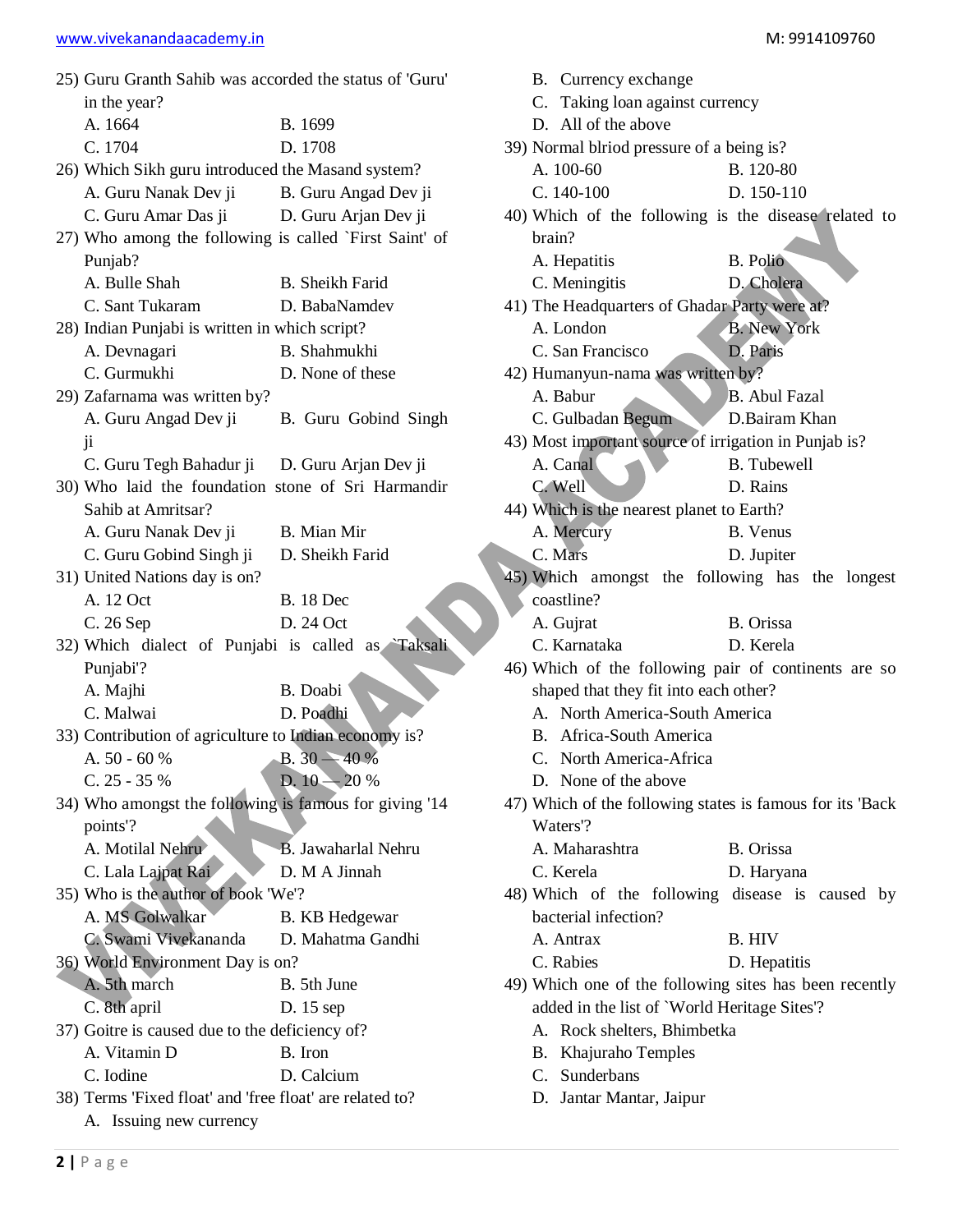50) Which of the following blood group is called as 'Universal Donor'?

| A.O | B. A  |
|-----|-------|
| C.B | D. AB |

- 51) How many bones are there in an adult human? A. 195 B. 202
	- C. 206 D. 210
- 52) How many pairs of chromosomes are there in humans?

| A. 21 | <b>B.</b> 23 |
|-------|--------------|
| C. 25 | D.26         |

- 53) Which of the following writs is a command to a public authority to do or forbear to do something in the nature of public duty?
	- A. Habeas Corpus B. Mandamus C. Quo Warranto D. Certiorari
- 54) Who was the Viceroy of India during `Partition of Bengal'?
	- A. Curzon B. Canning C. Minto D. Chelmsford
- 55) Simon commission visited India in the year? A. 1922 B. 1928
	- C. 1930 D. 1932
- 56) Where did the ship Komagata Hari reach after its return to India?
	- A. Madras B. Bombay
	- C. Calcutta D. Cochin
- 57) Home rule league was led by?
	- A. Lala Lajpat Rai
	- B. Bal Gangadhar Tilak C.
	- C. Bipin Chandra Pal
	- D. Motilal Nehru
- 58) Dev Samaj was founded by?
	- A. Rabindra Nath Tagore
	- B. Shiv Narain Agnihotri
	- C. Raja Ram Mohan Roy
	- D. Swami Dayanand Saraswati
- 59) Indigo revolt is related to?
	- A. Prisoners B. Farmers
	- C. Soldiers D. None of these
- 60) Defence lawyer of the Kakori conspiracy case was? A. Gobind Ballabh Pant B. Sachin Sanyal
- C. Rajinder Lahiri D. Ram Prasad Bismil
- 61) Communist Party of India was founded by?
	- A. Jyoti Basu B. PC Joshi
	- C. Harkishan Singh Surjit D. MN Roy
- 62) Name the first Muslim President of the Indian National Congress?
	- A. Dadabhai Naoroji
	- B. Badruddin Tyabji
	- C. Pherozeshsh Mehta
	- D. MA Ansari
- 63) Who amongst the following is credited with conducting 'Linguistic Survey of India' and thorough research on Indian languages and dialects?
	- A. JC Hunter B. Humphrey Milford
	- C. Sir Richard D. George A Grierson
- 64) Large Hadron Collider experiment is being done at?
	- A. France-Germany Border
	- B. Swiss-Germany Border
	- C. Swiss-France Border
	- D. Swiss-Austria Border
- 65) What is the Unit of hearing?
	- A. Fathom B. Decibel
	- C. Parsec D. Dalton
- 66) The founder of `Facebook' is?
	- A. Julian Assange B. Melinda Gates
	- C. Mark Zuckerberg D. Steve Jobs
- 67) Who is the current president of South Africa?
	- A. Nelson Mandela B. Robert Mugawe
	- C. Thabo Mbeki D. Jacob Zuma
- 68) Symbol of Indian rupee has been designed by? A. Finance Ministry B. Home Ministry
- C. D Udaya Kumar D. Umesh Yadav
- 69) Largest ship building site in India is?
- A. Cochin B. Kolkata
- C. Vishakhapatnam D. Mumbai
- 70) Which of the following is not a cereal?
	- A. Maize B. Rice
	- C. Sugarcane D. Wheat
- 71) Rani Gaidinlieu, a prominent freedom fighter was active in which state?
	- A. Uttar Pradesh
- 72) Sikh Guru met Mughal emperor Babur at Sayyadpur?
	- A. Guru Nanak Dev ji B. Guru Angad Dev ji
	- C. Guru Arjan Dev ji D. Guru Hargobind ji
- 73) Which of the following country is called 'sugar bowl of the world'?
	- A. Bolivia B. Cuba C. India D. Madagaskar
- 74) Which of the following acts as boundary between India and China?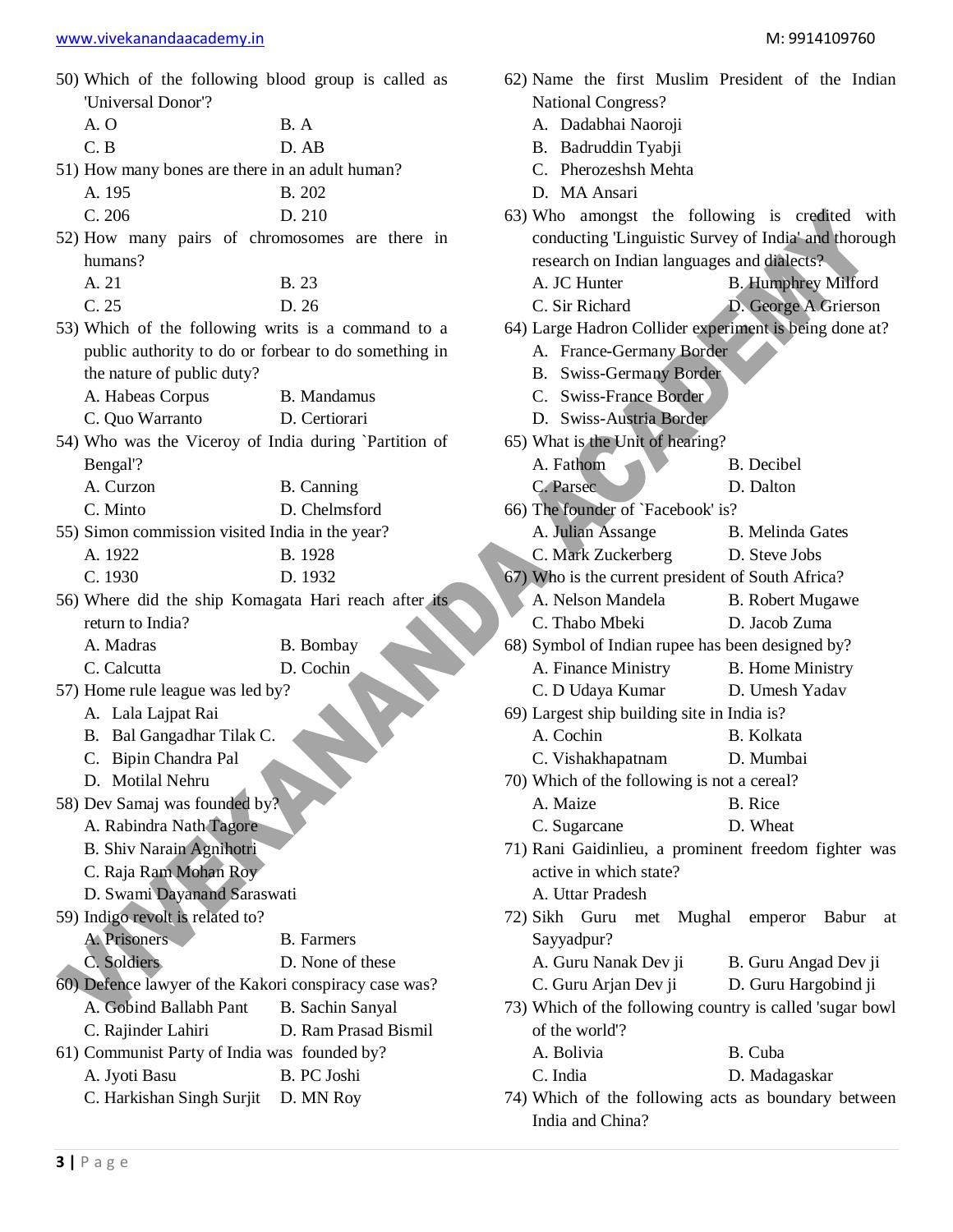| A. Durand Line                                                               | <b>B.</b> Radcliffe Line     |
|------------------------------------------------------------------------------|------------------------------|
| C. Macmohan Line                                                             | D. Maginot line              |
| 75) Haldia Refinery is situated in?                                          |                              |
| A. Assam                                                                     | B. Maharashtra               |
| C. Gujrat                                                                    | D. West Bengal               |
| 76) Balphakram national park is in which state?                              |                              |
| A. Orissa                                                                    | <b>B.</b> Uttar Pradesh      |
| C. Meghalaya                                                                 | D. Sikkim                    |
| 77) Stainless steel is an alloy comprising?                                  |                              |
| A. Iron-Chromium-Nickel                                                      |                              |
| B. Iron-Lead-Chromium                                                        |                              |
| C. Iron-Nickel-Lead                                                          |                              |
| D. Lead-Chromium-Nickel                                                      |                              |
| 78) In Rig Vedic Times, Punjab was known as:                                 |                              |
| A. Pentapotamia                                                              | <b>B.</b> Sapt Sindhu        |
| C. Parushtani                                                                | D. Bramhavarta               |
| 79) Which of the following carries oxygenated blood                          |                              |
| from the lungs to the heart?                                                 |                              |
| A. Pulmonary Artery                                                          | B. Pulmonary Vein            |
| C. Both                                                                      | D. None                      |
| 80) Entomology is study of?                                                  |                              |
| A. Fungi                                                                     | <b>B.</b> Flowers            |
| C. Insects                                                                   | D. Birds                     |
| 81) Sri Goindwal Sahib was founded by?                                       |                              |
| A. Guru Amar Das ji                                                          | B. Guru Arjan Dev ji         |
| C. Guru Angad Dev ji                                                         | D. Guru Har Rai ji           |
| 82) Bombay plan was related to?                                              |                              |
| A. Tribals upliftment                                                        | <b>B.</b> Revival of economy |
| C. Farmer's rights                                                           | D. Train robbery             |
| 83) Famous book 'Legends of Punjab' was written by?                          |                              |
| A. Sobha Singh                                                               | <b>B.</b> Master Tara Singh  |
| C. R C Temple                                                                | D. Grierson                  |
| 84) Nathu La pass is located in?                                             |                              |
| A. J and K                                                                   | <b>B.</b> Himachal           |
| C. Uttarakhand                                                               | D. Sikkim                    |
| 85) Bhakra Nangal Dam is situated on?                                        |                              |
| A. Ravi                                                                      | <b>B.</b> Sutlei             |
| C. Beas                                                                      | D. Chenab                    |
| 86) Doctrine of Lapse' theory was started by?                                |                              |
| A. William Bentick                                                           | B. Dalhousie                 |
| C. Charles Metcalfe                                                          | D. Curzon                    |
| 87) Which of the following place is associated with                          |                              |
| Indus Valley Civilization?                                                   |                              |
| A. Amritsar                                                                  | B. Patiala                   |
| C. Ludhiana                                                                  | D. Rupnagar                  |
| 88) Eighth Schedule of the Constitution of India relates<br>$\mathfrak{to}?$ |                              |
|                                                                              |                              |

B. Union-State-Concurrent lists C. Languages D. Panchayati Raj 89) Which article of the Constitution of India deals with impeachment of the President? A. Article 51 B. Article 61 C. Article 72 D. Article 76 90) Pure Gold is? A. 20 Carat B. 22 Carat C. 24 Carat D. 26 Carat 91) Who started the newspaper 'Bengal Gazette'? A. Mahatma Gandhi B. Annie Besant C. James August Hickey D. Rabindra Nath 92) Which of the following is an indirect tax? A. Income Tax B. Wealth Tax C. Custom Duty D. Corporate Tax 93) Swine Flu is caused by? A.  $H_2N_4$  B.  $H_1N_2$  $C. H_1N_1$  D.  $H_2N_1$ 94) Best indicator of economic growth is? A. GDP at market price B. GDP at factor cost C. NNP at market price D. NNP at factor cost 95) Pick the odd one out A. Cycle B. Spokes C. Seat D. Handle 96) Who heads the Nalanda Mentor group created for the revival of Nalanda University? A. Sam Pitroda B. Prof. Yashpal C. Amartya Sen D. None of these 97) Heer Ranjha was written by? A. Damodar B. Hashim C. Bulle Shah D. Waris Shah 98) Book 'Neel Darpan' was written by? A. Dinbandhu Mitra B. Dadabhai Naoroji C. Motilal Nehru D. None of the above 99) Dr. Amartya Sen got the Nobel prize in which field? A. Peace B. Literature C. Welfare Economics D. Chemistry 100)  $74<sup>th</sup>$  amendment to the Constitution of India relates to? A. Panchayati Raj B. Urban Local Bodies C. Both D. None 101) Pick the odd one out A. Sri Lanka B. Australia

A. Anti-Defection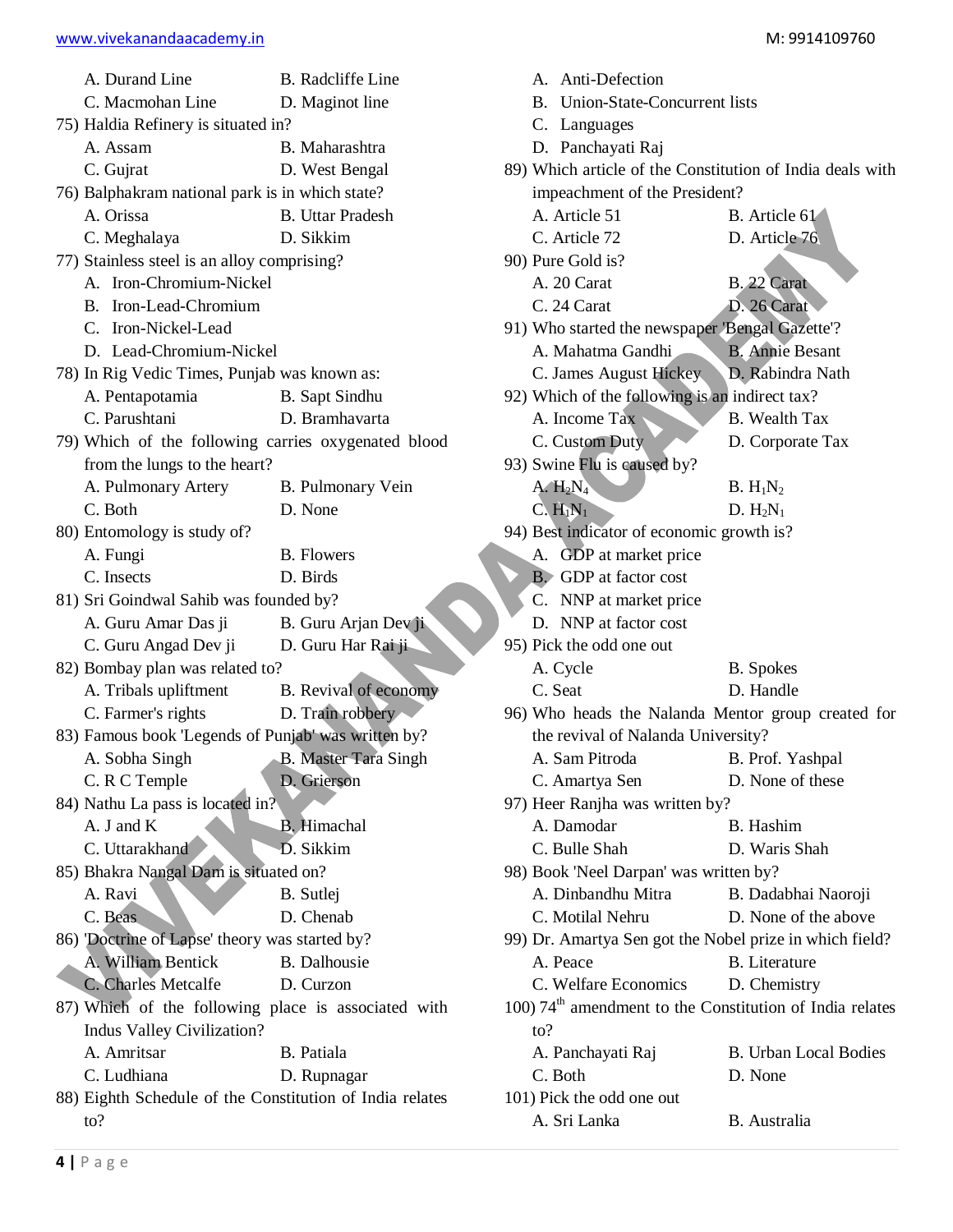| C. Asia                                      | D. Africa                                                 |                      | C. Chandigarh                          |                       | D. Mumbai                                                |                       |
|----------------------------------------------|-----------------------------------------------------------|----------------------|----------------------------------------|-----------------------|----------------------------------------------------------|-----------------------|
| 102) The Indian Sociologist' was started by? |                                                           |                      |                                        |                       | 114) Bhaini Sahib Gurudwara in Ludhiana district is      |                       |
| A. Shyamji Krishda Verma                     | related to?                                               |                      |                                        |                       |                                                          |                       |
| <b>B.</b> MN Sriniwas                        |                                                           |                      | A. Radha Soami movement                |                       |                                                          |                       |
| C. Radhakamal Mukherjee                      |                                                           | B.                   | Namdhari movement                      |                       |                                                          |                       |
| D. MN ROY                                    |                                                           |                      | C. Nirankari movement                  |                       |                                                          |                       |
| 103) Khetri is famous for?                   |                                                           | D. None of the above |                                        |                       |                                                          |                       |
| A. Coal                                      | B. Iron Ore                                               |                      |                                        |                       | 115) What is the targeted growth rate for 11th five year |                       |
| C. Mica                                      | D. Copper                                                 | plan?                |                                        |                       |                                                          |                       |
|                                              |                                                           | A. 8 %               | B. 9 %                                 |                       | C.10%                                                    | D. 11%                |
|                                              | 104) Who is known by the name of 'Master plan? Da'?       |                      |                                        |                       |                                                          |                       |
| A. Sachin Sanyal                             |                                                           |                      | 116) Ozone Hole is depleting due to?   |                       |                                                          |                       |
| B. Rabindranath Tagore                       |                                                           | A. HFC's             |                                        |                       | <b>B.LFC's</b>                                           |                       |
| C. Chandrashekhar Azad                       |                                                           | C. SFC's             |                                        |                       | D. CFC's                                                 |                       |
| D. Surya Sen                                 |                                                           |                      |                                        |                       | 117) Who led the Sikh forces in Battle of Baddowal?      |                       |
|                                              | 105) Scientific name for 'Congress Grass' the famous      |                      | A. Lal Singh                           |                       | B. Tej Singh                                             |                       |
| 'Quit India' speech? is?                     |                                                           |                      |                                        |                       | C. Sham Singh Attariwala D. Ranjodh Singh                |                       |
| A. Dementia                                  | B. Arborium                                               |                      |                                        |                       | 118) Which of the following battles was won by mughal    |                       |
| C. Parthemium                                | D. Scabrella                                              | forces?              |                                        |                       |                                                          |                       |
|                                              | 106) Pick the odd one out: launching Chandrayaan 1 into   |                      | A. Bhangani                            |                       | B. Nadaun                                                |                       |
| space?                                       |                                                           |                      | C. Nirmoh                              |                       | D. Chanikaur                                             |                       |
| A. Mercury                                   | B. Lead                                                   |                      |                                        |                       | 119) Name the countries which form a part of the         |                       |
| C. Antimony                                  | D. Silver                                                 |                      | $BASIC$ group?                         |                       |                                                          |                       |
|                                              | 107) Which of the following are included in calculating   |                      | A. Brazil, South Africa, India, China  |                       |                                                          |                       |
| inflation?                                   |                                                           |                      |                                        |                       | B. Bangladesh, Singapore, Indonesia, China               |                       |
| A. Food                                      | B. Fuel                                                   |                      | C. Belgium, South Africa, India, China |                       |                                                          |                       |
| C. Both                                      | D. None                                                   |                      | D. Brazil, Singapore, Indonesia, China |                       |                                                          |                       |
|                                              | 108) How many Lok Sabha members are elected from          | $\mathcal{C}$<br>1)  | $\mathbf C$<br>2)                      | 3)<br>D               | 4)<br>B                                                  | 5)<br>D               |
| Punjab?                                      |                                                           | 6)<br>$\mathbf{A}$   | 7)<br>D                                | 8)<br>$\mathcal{C}$   | 9)<br>D                                                  | $10)$ B               |
| A. 13<br><b>B.</b> 19                        | D.21<br>C.11                                              | 11) D                | $12)$ A                                | $13)$ C               | $14)$ B                                                  | 15) D                 |
|                                              | 109) What is the objective of 11th five year plan?        | 16) D                | $17)$ A                                | 18) D                 | 19) B                                                    | 20) C                 |
| A. Inclusive growth                          | <b>B.</b> Exclusive growth                                | $21)$ C              | 22) A                                  | $23)$ B               | 24) A                                                    | 25) D                 |
| C. Cumulative growth                         | D. Subjective growth                                      | 26) D                | 27) B                                  | $\overline{28}$ ) C   | 29) B                                                    | $30)$ B               |
|                                              | 110) At which place Mahatma Gandhi gave the famous        | 31) D                | 32) A                                  | 33) D                 | 34) D                                                    | $35)$ A               |
| 'Quit India' Speech?                         |                                                           | $36)$ B              | $37)$ C                                | 38) B                 | 39) B                                                    | 40) C                 |
| A. Brigade ground, Calcutta                  |                                                           | $41)$ C              | 42) C                                  | 43) B                 | 44) B                                                    | 45) A                 |
|                                              |                                                           | $46)$ B              | 47) C                                  | 48) A                 | 49) A                                                    | 50) D                 |
| Gowalia Tank, Bombay<br>В.                   |                                                           | $51)$ A              | 52) C                                  | 53) B                 | 54) B                                                    | 55) A                 |
| C. Azad Maidan, Allahabad                    |                                                           | 56) B<br>$61)$ A     | 57) C                                  | 58) B<br>$63)$ B      | 59) B                                                    | $60)$ B               |
| D. Gowalia Tank, Delhi                       |                                                           | 66) B                | 62) D<br>$67)$ C                       | 68) D                 | 64) D<br>$69)$ C                                         | 65) C<br>70) A        |
|                                              | 111) Which launch vehicle was used for launching          | $71)$ C              | 72) C                                  | 73) D                 | 74) A                                                    | 75) B                 |
| Chandrayaan 1 into space?                    |                                                           | $76)\overline{C}$    | 77) D                                  | 78) C                 | 79) A                                                    | 80) B                 |
| A. PSLV C 10                                 | <b>B. GSLV FO1</b>                                        | 81) B                | 82) C                                  | 83) A                 | 84) B                                                    | 85) C                 |
| C. PSLV C 11                                 | D. GSLV FO2                                               | 86) D                | 87) B                                  | 88) B                 | 89) D                                                    | 90) C                 |
| 112) Scientific Name of Vitamin C is?        |                                                           | 91) B                | 92) C                                  | 93) C                 | 94) C                                                    | 95) C                 |
| A. Thiamine                                  | <b>B.</b> Calciferol                                      | 96) D                | 97) A                                  | 98) C                 | 99) D                                                    | $100$ ) A             |
| C. Niacin                                    | D. Ascorbic Acid                                          | $101)$ C             | $102$ ) B                              | $103)$ A              | 104) A                                                   | 105) D                |
|                                              |                                                           |                      |                                        |                       |                                                          |                       |
|                                              | 113) Central Institute of Cotton Research is situated in? | $106)$ A<br>$111)$ A | $107)$ C<br>$112$ ) B                  | $108$ $A$<br>$113)$ C | $109)$ C<br>$114$ ) D                                    | $110)$ A<br>$115$ ) B |